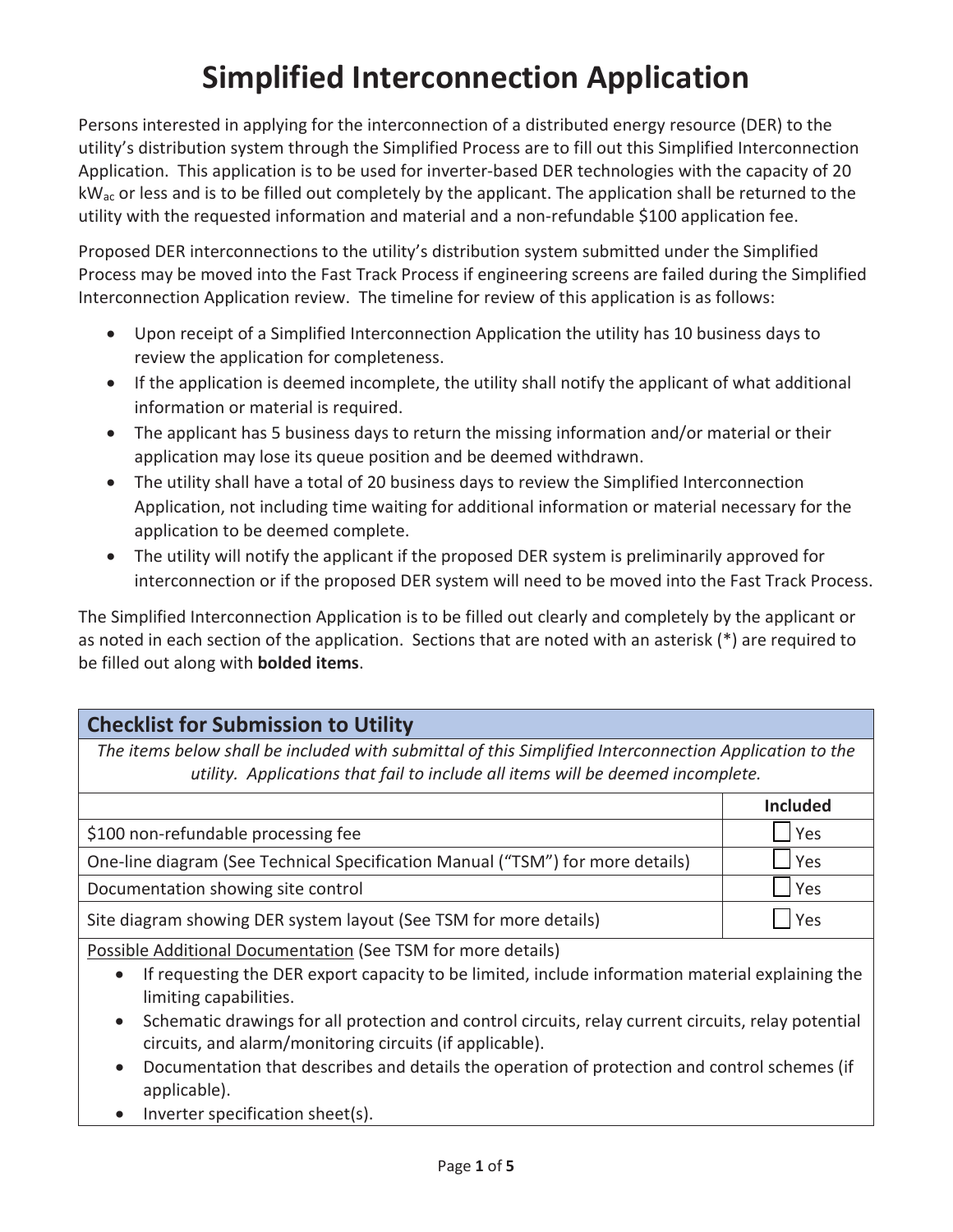| <b>Applicant</b> *                              |  |        |
|-------------------------------------------------|--|--------|
| <b>First and last name:</b>                     |  |        |
| Name on electric service account, if different: |  |        |
| <b>Meter number:</b><br><b>Account number:</b>  |  |        |
| <b>Mailing address:</b>                         |  |        |
| Email:                                          |  | Phone: |

| <b>Application Agent *</b>                                                       |            |           |
|----------------------------------------------------------------------------------|------------|-----------|
| Is the applicant using an application agent for this application?                | $\Box$ Yes | $\Box$ No |
| If Applicant is not using an application agent, please continue to next section. |            |           |
| Agent name:                                                                      |            |           |
| Agent's company name:                                                            |            |           |
| Email:                                                                           | Phone:     |           |

| <b>DER Location *</b>                                                                                       |
|-------------------------------------------------------------------------------------------------------------|
| Is the proposed DER system to be located at the applicant's mailing address: $\Box$ Yes $\Box$ No           |
| If yes, please continue to the next section.                                                                |
| If no, will the proposed DER system be interconnected to an existing electric service? $\Box$ Yes $\Box$ No |
| Please provide the address or GPS coordinates:                                                              |
| If not an existing service, please state the proposed service entrance size (amps):                         |

| General <sup>*</sup>                                                                                |                                             |  |
|-----------------------------------------------------------------------------------------------------|---------------------------------------------|--|
| Choose one of the following and provide applicable data:                                            |                                             |  |
| Application is for a new DER                                                                        |                                             |  |
| Aggregate DER nameplate rating of all generation and storage types ( $kW_{ac}$ ):                   |                                             |  |
| Application is for a capacity addition to an existing DER                                           |                                             |  |
| Capacity of existing DER ( $kW_{ac}$ ):                                                             | Capacity proposed to be added $(kW_{ac})$ : |  |
| Application is for a "Material Modification" to an existing DER (See M-MIP Process Overview, p. 21) |                                             |  |
| If Material Modification to existing facility, please describe:                                     |                                             |  |
|                                                                                                     |                                             |  |
|                                                                                                     |                                             |  |
| Distributed Energy Resource will be used for what reason? (Check all that apply):                   |                                             |  |
| $\Box$ Only to supply power to applicant<br>$\Box$ Net metering                                     |                                             |  |
| Only to supply power to Area EPS                                                                    |                                             |  |
| Installed DER system cost (before incentives): \$                                                   |                                             |  |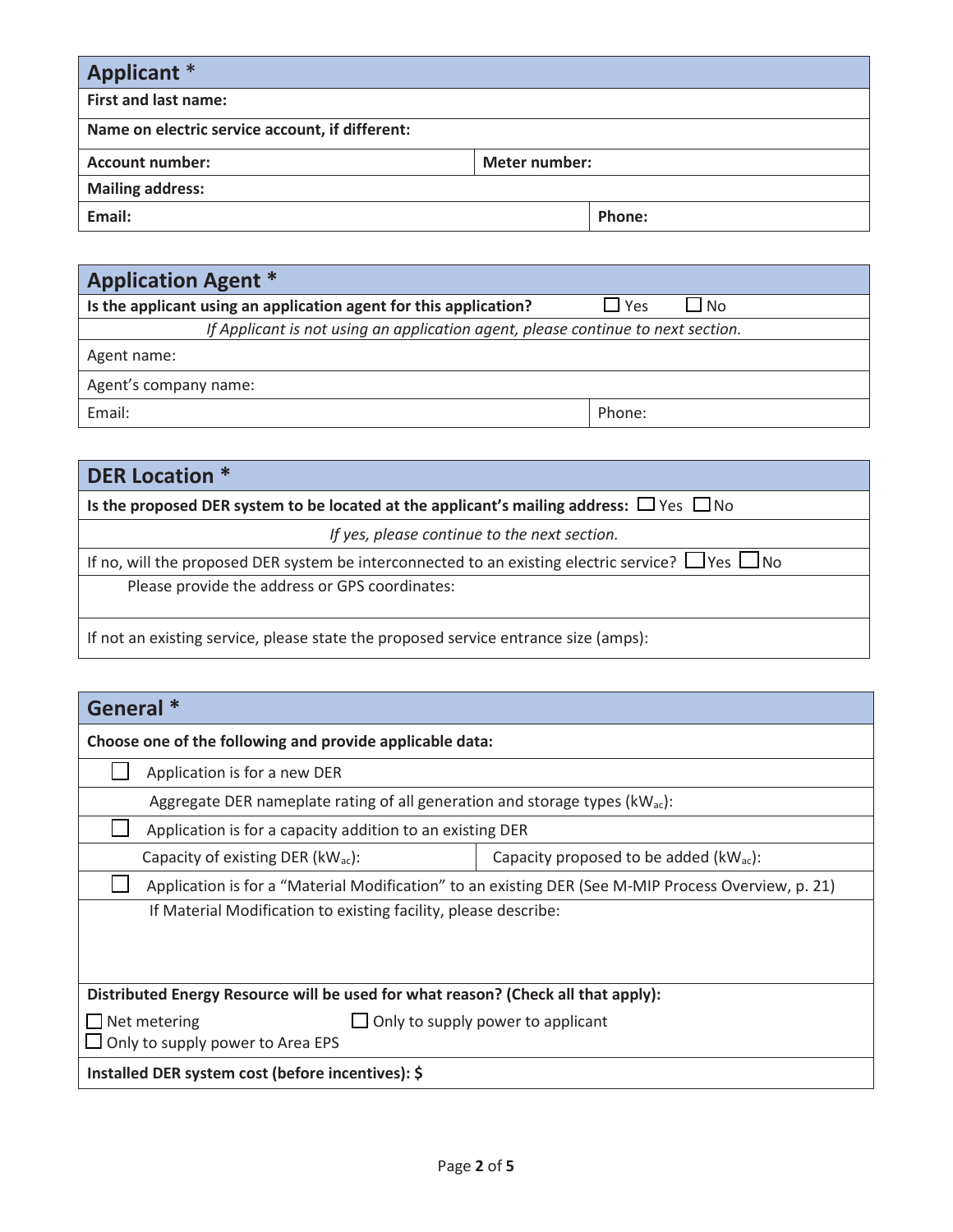|                                                                                                      | Distributed Energy Resource Information * |                |                    |
|------------------------------------------------------------------------------------------------------|-------------------------------------------|----------------|--------------------|
| <b>Phase configuration of Distributed Energy Resource(s):</b> $\Box$ Single-phase $\Box$ Three-phase |                                           |                |                    |
| DER type (Check all that apply and list aggregate capacity of each type):                            |                                           |                |                    |
| $\Box$ Solar photovoltaics                                                                           | Size $(kW_{ac})$ :                        | $\square$ Wind | Size $(kW_{ac})$ : |
| $\Box$ Storage                                                                                       | Size $(kW_{ac})$ :                        | $\Box$ Other   | Size $(kW_{ac})$ : |
| Please specify other:                                                                                |                                           |                |                    |

**Export Capacity Limitation \*** 

| Is the maximum physical export capacity request the same as the nameplate capacity? $\Box$ Yes $\Box$ No                                                           |  |  |
|--------------------------------------------------------------------------------------------------------------------------------------------------------------------|--|--|
| If yes, please continue to the next section.                                                                                                                       |  |  |
| If no, what is the maximum physical export capacity requested?<br>$kW_{ac}$                                                                                        |  |  |
| Is the export capacity limited? (E.g., though the use of a control system, power relay(s), or other similar devices<br>setting of adjustment) $\Box$ Yes $\Box$ No |  |  |
| If yes, please attach detailed information describing the method of limiting export capacity.                                                                      |  |  |

| Inverter Interconnected System Information – non ESS (if applicable) $*$ |                                                                         |  |
|--------------------------------------------------------------------------|-------------------------------------------------------------------------|--|
| Aggregate inverter rating (kWac):                                        | <b>Total number of inverters:</b>                                       |  |
| Phase configuration of inverter(s):                                      | Single-phase $\Box$<br>Three-phase                                      |  |
| Voltage of inverter(s):                                                  |                                                                         |  |
| Inverter manufacturer:                                                   |                                                                         |  |
| Model No.<br>1.                                                          | <b>Certification</b>                                                    |  |
|                                                                          | UL 1741<br><b>UL 1741-SA</b><br><b>UL 1741-SB</b><br>$\perp$            |  |
| Inverter rating $(kW_{ac})$ :                                            | <b>Number of units of this model:</b>                                   |  |
| 2.<br>Model No.                                                          | Certification                                                           |  |
|                                                                          | UL 1741<br><b>UL 1741-SA</b><br><b>UL 1741-SB</b><br>$\perp$<br>$\perp$ |  |
| Inverter rating $(kW_{ac})$ :                                            | Number of units of this model:                                          |  |
| Model No.<br>3.                                                          | Certification                                                           |  |
|                                                                          | UL 1741<br><b>UL 1741-SA</b><br><b>UL 1741-SB</b><br>$\perp$            |  |
| Inverter rating $(kW_{ac})$ :                                            | Number of units of this model:                                          |  |
| Model No.<br>4.                                                          | Certification                                                           |  |
|                                                                          | <b>UL 1741-SB</b><br>UL 1741<br><b>UL 1741-SA</b><br>$\mathbf{L}$       |  |
| Inverter rating $(kW_{ac})$ :                                            | Number of units of this model:                                          |  |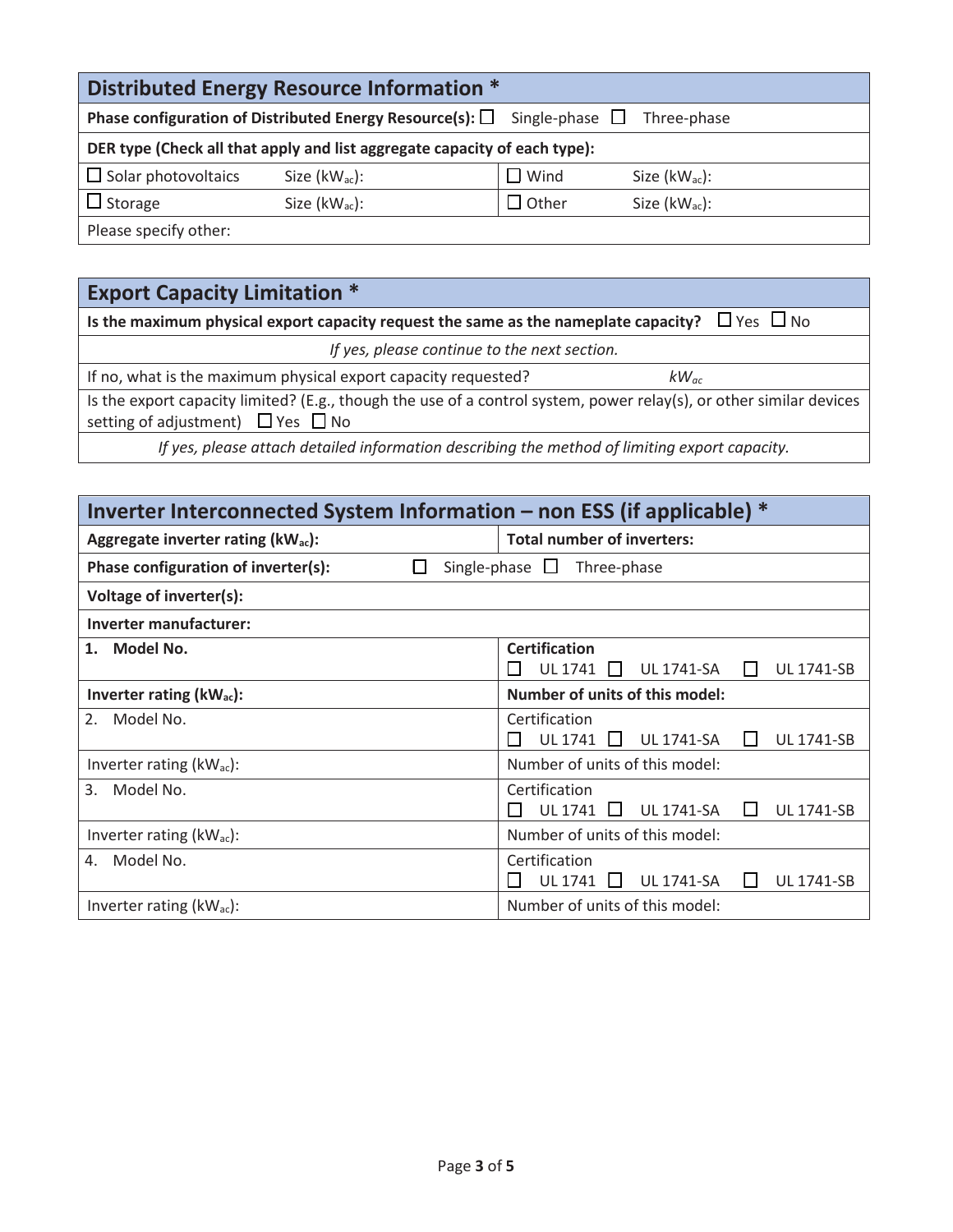| <b>Energy Storage System Information (if applicable)</b>                                                                                                                                                                            |                                                                                      |  |
|-------------------------------------------------------------------------------------------------------------------------------------------------------------------------------------------------------------------------------------|--------------------------------------------------------------------------------------|--|
| ESS inverter energy rating (kWhac):                                                                                                                                                                                                 | ESS inverter capacity rating ( $kW_{ac}$ ):                                          |  |
| How will the ESS be used? Select all use cases that apply.<br>$\blacksquare$<br>Outage protection/backup power<br>$\Box$<br>Demand reduction<br>No export<br>Increased self-consumption L<br>Other<br>Time-of-use energy management |                                                                                      |  |
| Please specify other:                                                                                                                                                                                                               |                                                                                      |  |
| What operating modes will be used? Select only one operating mode.<br>Import only<br>Export only                                                                                                                                    | No exchange<br>Unrestricted exchange                                                 |  |
| If export only is checked, select all that apply.<br>ESS export is allowed<br>Solar export is allowed<br>Limited export is allowed (please specify export limit amount in kW):                                                      |                                                                                      |  |
| Is the ESS recharging limited to certain times of the day and/or after a power outage? $\square$<br>Yes<br><b>No</b><br>If yes, please explain:                                                                                     |                                                                                      |  |
| If the ESS shares an inverter that is listed in the previous section, please skip the rest of this section.                                                                                                                         |                                                                                      |  |
| Aggregate ESS inverter rating (kW <sub>ac</sub> ):                                                                                                                                                                                  | <b>Total number of ESS inverters:</b>                                                |  |
| Phase configuration of ESS inverter(s):<br>Single-phase $\square$<br>Three-phase                                                                                                                                                    |                                                                                      |  |
| Voltage of ESS inverter(s):                                                                                                                                                                                                         |                                                                                      |  |
| <b>ESS inverter manufacturer:</b>                                                                                                                                                                                                   |                                                                                      |  |
| Model No.<br>1.                                                                                                                                                                                                                     | <b>Certification</b><br><b>UL 1741</b><br><b>UL 1741-SA</b><br><b>UL 1741-SB</b>     |  |
| Inverter rating $(kW_{ac})$ :                                                                                                                                                                                                       | Number of units of this model:                                                       |  |
| Model No.<br>2.                                                                                                                                                                                                                     | Certification<br><b>UL 1741</b><br>$\perp$<br><b>UL 1741-SA</b><br><b>UL 1741-SB</b> |  |
| Inverter rating $(kW_{ac})$ :                                                                                                                                                                                                       | Number of units of this model:                                                       |  |
| Model No.<br>3.                                                                                                                                                                                                                     | Certification<br><b>UL 1741</b><br>$\perp$<br><b>UL 1741-SA</b><br><b>UL 1741-SB</b> |  |
| Inverter rating $(kW_{ac})$ :                                                                                                                                                                                                       | Number of units of this model:                                                       |  |
| Model No.<br>4.                                                                                                                                                                                                                     | Certification<br><b>UL 1741</b><br><b>UL 1741-SA</b><br><b>UL 1741-SB</b><br>$\perp$ |  |
| Inverter rating (kWac):                                                                                                                                                                                                             | Number of units of this model:                                                       |  |

#### **Additional Documentation**

 Please see the Area EPS Operator's Technical Specification Manual (TSM) for requirements that need to be on the one-line and site diagram and for example application documentation.

 control and insurance documentation. Please see the Minnesota Municipal Interconnection Process (M-MIP) for additional requirements related to site